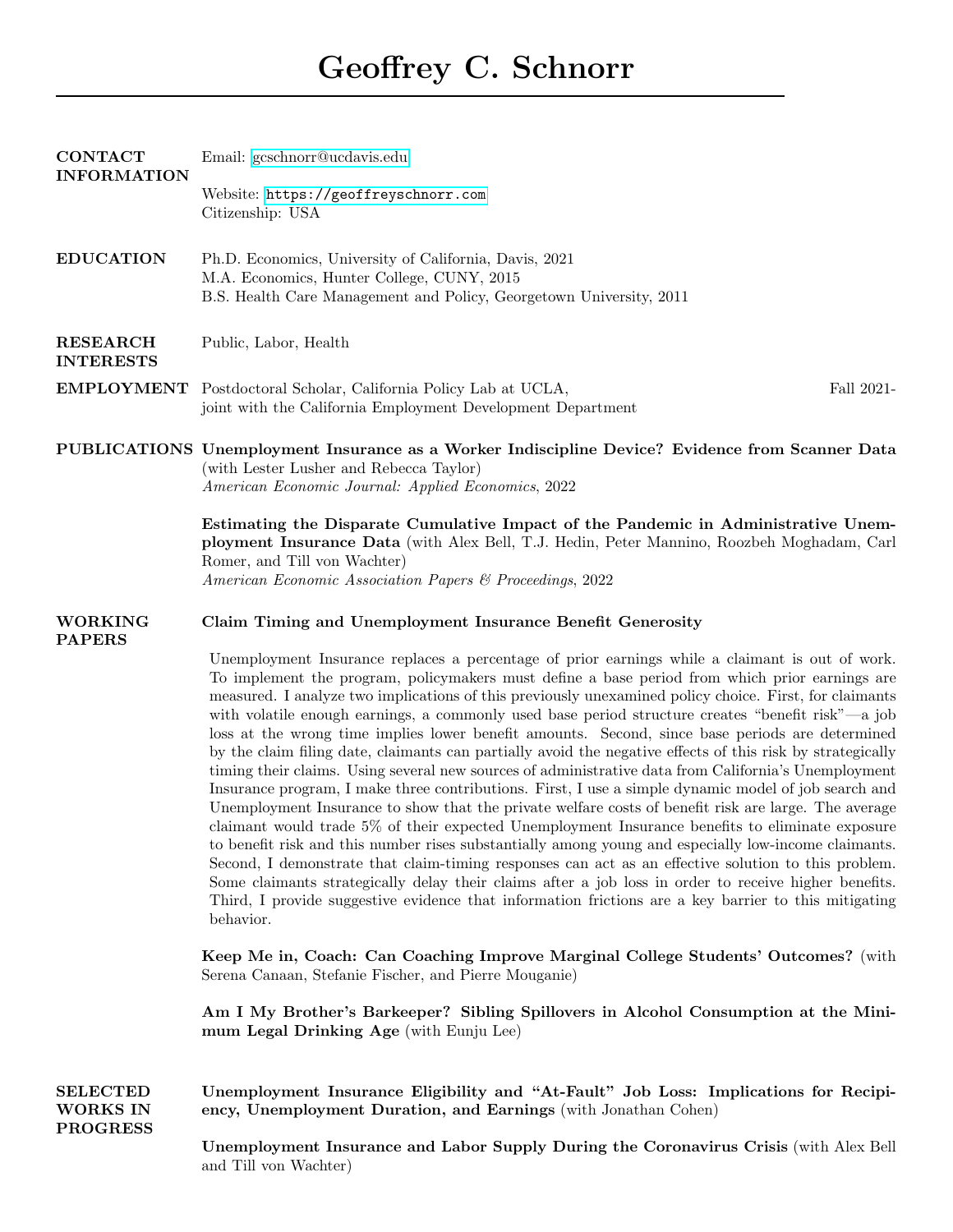The Effect of Pandemic Added Benefits on Unemployment Insurance Take-up (with Alex Bell and Till von Wachter)

|                                                    | POLICY WORK Employment and Earnings Among LA County Residents Experiencing Homelessness (with<br>Till von Wachter and Nefara Riesch), California Policy Lab Policy Brief, 2020.                                                                                                                                                                                                                                                                                                     |
|----------------------------------------------------|-------------------------------------------------------------------------------------------------------------------------------------------------------------------------------------------------------------------------------------------------------------------------------------------------------------------------------------------------------------------------------------------------------------------------------------------------------------------------------------|
|                                                    | California Unemployment Insurance Claims During the COVID-19 Pandemic (with Alex<br>Bell, Thomas J. Hedin, Peter Mannino, Roozbeh Moghadam, Carl Romer and Till von Wachter), Cal-<br><i>ifornia Policy Lab Policy Brief, 2020-2022.</i>                                                                                                                                                                                                                                            |
|                                                    | Series of over one dozen policy briefs analyzing daily initial UI claims to provide an in-depth look at<br>how the COVID-19 crisis is impacting various industries, regions, and types of workers throughout<br>California.                                                                                                                                                                                                                                                         |
| <b>SELECTED</b><br>PRE-PHD<br><b>PUBLICATIONS</b>  | Overspending driven by oversized single dose vials of cancer drugs (with Peter Bach, Rena<br>Conti, Raymond Mueller, and Leonard Saltz), British Medical Journal, 2016.                                                                                                                                                                                                                                                                                                             |
| <b>TEACHING</b><br><b>EXPERIENCE</b>               | Teaching Assistant, Introduction to Microeconomics (UC Davis)<br>Fall 2015, Winter 2016, Fall 2016<br>Teaching Assistant, Economic Statistics (Hunter College, CUNY)<br>Spring 2014<br>Teaching Assistant, Introduction to Microeconomics (Hunter College, CUNY)<br>Fall 2013                                                                                                                                                                                                       |
| <b>RESEARCH</b><br><b>EXPERIENCE</b>               | Graduate Student Assistant for Till von Wachter,<br>Summer 2018 - Summer 2021<br>joint with the California Employment Development Department<br>Graduate Student Researcher for Marianne Page<br>Winter 2017 -Spring 2018                                                                                                                                                                                                                                                           |
| <b>AWARDS</b>                                      | Early Career Research Award, W.E. Upjohn Institute for Employment Research<br>2022<br>2021-2022<br>Postdoctoral Grant, Washington Center for Equitable Growth<br>Russell J. and Dorothy S. Bilinksi Dissertation Fellowship, UC Davis<br>2020-2021<br>Graduate Fellowship, UC Davis<br>2017<br>2015-2016<br>Non-Resident Tuition Remission, UC Davis                                                                                                                                |
| PRESENTAT-<br><b>IONS</b> (including<br>scheduled) | 2020: California Policy Lab, SOLE-EALE-AASLE World Conference, IZA Workshop on Labor Market<br>Institutions, UC Santa Barbara, NTA Annual Conference, UC Davis Applied Micro Brownbag<br>2019: UC Davis Applied Micro Brownbag (x2), California Policy Lab, UC Davis Alumni conference<br>(poster), Hawaii Applied Micro One Day Conference<br>2018: APPAM California Student Regional Conference<br>2017: APPAM Fall Research Conference (poster), UC Davis Applied Micro Brownbag |
| Professional<br>Activities                         | Referee: American Journal of Health Economics, Journal of the European Economic Association,<br>Journal of Human Resources, Journal of Policy Analysis and Management<br>Service: Graduate Student Mentor, UC Davis (2016 - 2018)                                                                                                                                                                                                                                                   |